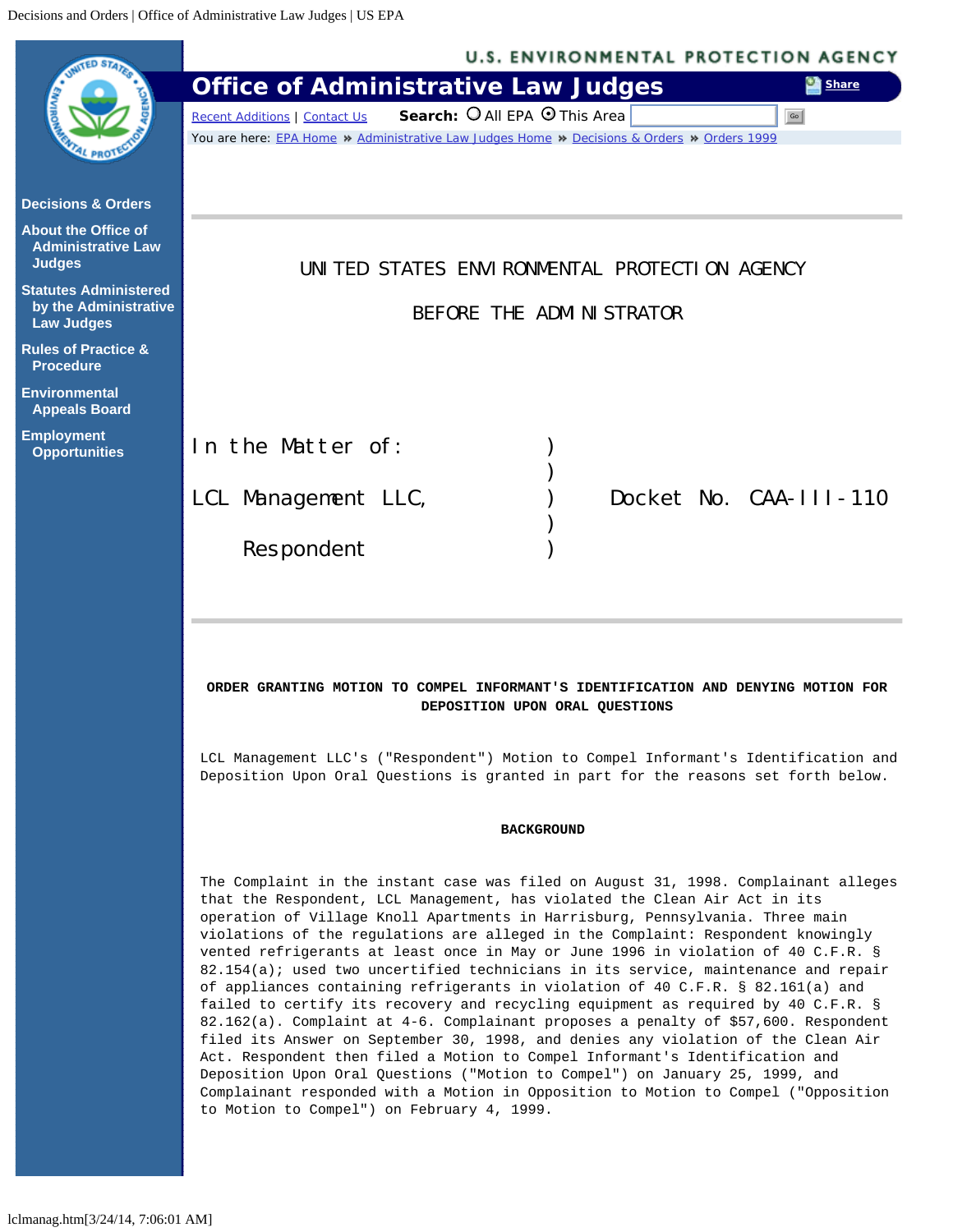## **DISCUSSION**

The Respondent asserts in its Motion to Compel that the allegations in the Complaint regarding "improper air emissions" are based primarily on a written statement obtained from an unidentified informant. Motion to Compel at 2. Respondent argues that this informant's statement is vague and conclusory and fails to identify the informant or provide sufficient basis for this person's conclusion that improper venting had occurred. *Id* at 3. Respondent asserts that it has investigated the claims set forth in the Complaint and it has failed to discover any evidence of the improper venting of refrigerants. *Id.* at 2. As a result, it seeks the identification and deposition of this unidentified witness. *Id*. Respondent argues that Complainant should identify this informant so that Respondent can "assess the basis and credibility of the informant's allegations" in furtherance of its defense in this case. *Id*. Respondent expects that the deposing of this witness will enable the discovery of the informant's identity and the observations which led him/her to conclude that an improper venting had transpired. *Id.* at 3. Respondent asserts that without the disclosure of the informant's identity or a deposition, LCL Management will be "deprived of any ability to prepare and evaluate its case, or to meaningfully consider the possibility of settlement." *Id.* Respondent also raises the potential for unfair surprise at hearing. *Id* at 4.

Complainant acknowledges in its Opposition to Motion to Compel that the informant filled out a Stratospheric Ozone Protection Complaint Form ("Protection Complaint Form") which described the violations alleged in Count I of the Complaint and points out that this person requested confidentiality at the time of the filing of this form. Opposition to Motion to Compel at 1. However, Complainant states that it anticipates that this person's identity will become part of the public record at the hearing. *Id.* Complainant's opposition to Respondent's motion stems from its desire to "keep this person's identity out of the record for as long as possible." *Id.* Complainant asserts that Respondent should be able to identify this informant since Respondent's counsel had described this person as "a disgruntled employee who worked for Respondent briefly" and because of a reference in the Complaint to the events of May or June 1996, which should enable Respondent to identify the informant via a review of its employment records. *Id.* Furthermore, Complainant argues that the substance of this person's testimony can be gleaned from the Protection Complaint Form provided by Complainant with its Prehearing Exchange. *Id.* Complainant argues that since this person will be available for questioning at the hearing, the Respondent's Motion fails to satisfy the criteria for depositions under the Consolidated Rules of Practice Governing the Administrative Assessment of Civil Penalties and the Revocation or Suspension of Permits, 40 C.F.R. Part 22, ("Rules of Practice"). Opposition to Motion to Compel at 3.

"There is no basic constitutional right to pretrial discovery in administrative hearings." *Silverman v. Commodity Futures Trading Commission* 549 F.2d 28, 32 (1977). However, procedural due process is applicable to administrative proceedings. *Standard Oil v. Federal Trade Commission*, 475 F. Supp 1261, 1272 ( 1979). Thus, administrative hearings must function so that the participants' due process rights are protected. As a result, "discovery must be granted if in a particular situation a refusal to do so would so prejudice a party as to deny him due process." *McClelland* at 1285. Discovery must, therefore, be granted to the Respondent if refusing to do so would result in a denial of due process. According to the Court in *Urbano v. U.S. Dept of Treasury*, the touchstone of due process in the administrative hearing context is "one of fundamental fairness in light of the total circumstances." *Urbano v. U.S. Dept of Treasury* 967 F. Supp 1322, 1333 (1997). Thus, in determining whether Respondent's Motion to Compel should be granted, there must be an underlying concern for the fairness of the process.

The Federal Rules of Civil Procedure and the Federal Rules of Criminal Procedure do not govern administrative proceedings. *McClelland v. Andrus* 606 F.2d 1278, 1285 (1979). Additionally, the Administrative Procedure Act does not contain a provision regarding pretrial discovery. *Id.* As a result, the extent of discovery to which a party is entitled in an administrative hearing setting is determined by the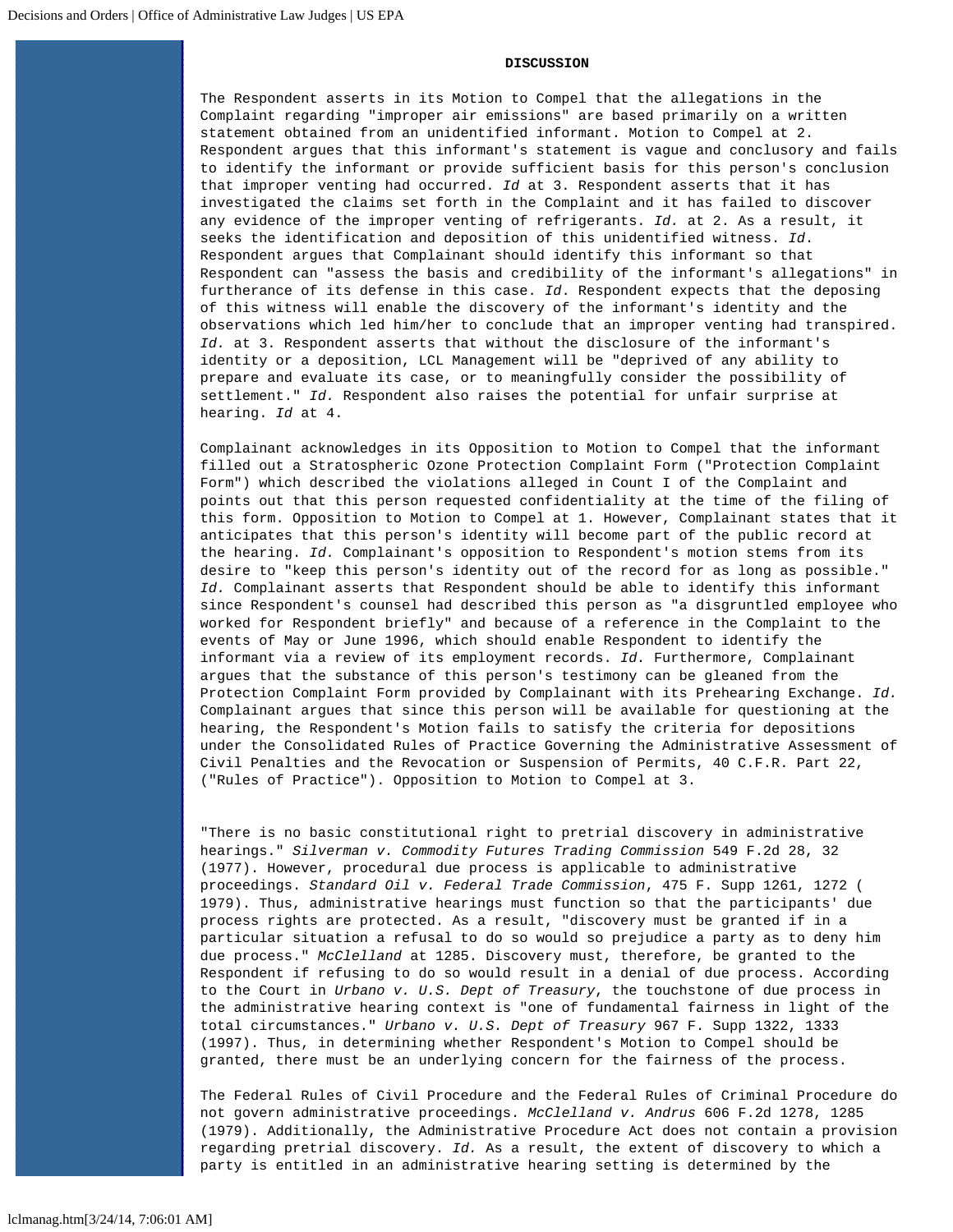particular agency. *Id.* Consequently, the applicable standard for discovery in this case will be found in the Consolidated Rules of Practice. Discovery is permitted under the Rules of Practice if it "will not in any way unreasonably delay the proceeding; [if] the information to be obtained is not otherwise obtainable; and [if] such information has significant probative value." 40 C.F.R. § 22.19(f)[\(1\)](#page-4-0). $\frac{(1)}{(1)}$  Depositions can be ordered by the Presiding Officer only if there is a "showing of good cause and upon a finding that the information sought cannot be obtained by alternative methods or there is a substantial reason to believe that relevant and probative evidence may otherwise not be preserved for presentation by a witness at the hearing." 40 C.F.R. § 22.19(f)(2).

The information sought by the Respondent is already in Complainant's possession so its discovery will not result in an unreasonable delay of the proceedings because Complainant can simply turn over the information to the Respondent. The identity of the informant is probative evidence. Count I of Complainant's case hinges on this person's testimony and the discovery of this witness's identity will aid the Respondent in its defense. Complainant argues in its Opposition to Motion to Compel that the informant's identity is otherwise obtainable since, according to Complainant, the Respondent can discover this information in its employment records. Opposition to Motion to Compel at 1. In its Motion to Compel, Respondent has indicated that it has failed in its attempt to identify this witness. Thus, it is questionable whether this information is in fact otherwise obtainable to a reasonable degree of certainty. Since Complainant does not provide a rationale for its desire to keep the witness's name concealed during the prehearing process and given the fact that Complainant has this information in its possession and in light of the importance of this witness's testimony to this case, Complainant should turn over the informant's identity to the Respondent.

It should also be noted here that the Rules of Practice require the parties at a hearing to turn over the names of the witnesses they expect to call as well as a brief narrative summary of the expected testimony in their respective prehearing exchanges. 40 C.F.R. § 22.19(b). The November 24, 1998 Order Establishing Procedures for the instant hearing issued by the undersigned set dates for the submission for prehearing exchanges by the parties. Consequently, if Complainant expects to call this informant as a witness, his/her name should be turned over to the Respondent in accordance with this requirement.

It can be argued that Complainant is invoking the "informer's privilege" by attempting to continue the concealment of the informant's identity. Although primarily applied in criminal law, the idea of providing confidentiality to informants has been applied in the environmental law context. *See*, *e.g In the Matter of Gallagher and Henry Countryside, Illinois* 1995 EPA ALJ LEXIS 10 (judge permitted the Complainant to protect a witness as a confidential source on the grounds that the testimony was not necessarily needed and Respondent offered no specific reason for needing the name of the witness). This privilege has been described as the "[g]overnment's privilege to withhold from disclosure the identity of persons who furnish information of violations of the law to officers charged with the enforcement of the law." *Roviaro v. United States* 353 U.S. 53, 59 (1957). The underlying purpose is to protect the public interest in effective law enforcement. *Id*. However, this privilege is limited at trial. If disclosure of the informant's identity or the information in his/her possession is relevant to the accused's defense or is needed to provide a fair outcome then this privilege can be ignored. *Id*. In fact, under *Roviaro*, if a court requires disclosure of an informant's identity or communication and the Government withholds the information, the court can dismiss the action. *Id.* The *Roviaro* Court found that a determination of whether disclosure is appropriate in a particular set of circumstances depends on the balancing of the public interest in protecting the flow of information against the accused's right to prepare his/her defense. *Id*. at 61.

If the informer privilege is applied to the instant facts, it is apparent that Complainant should reveal the informant's identity. Complainant does not put forth any strong arguments against the revelation of this person's identity. It does not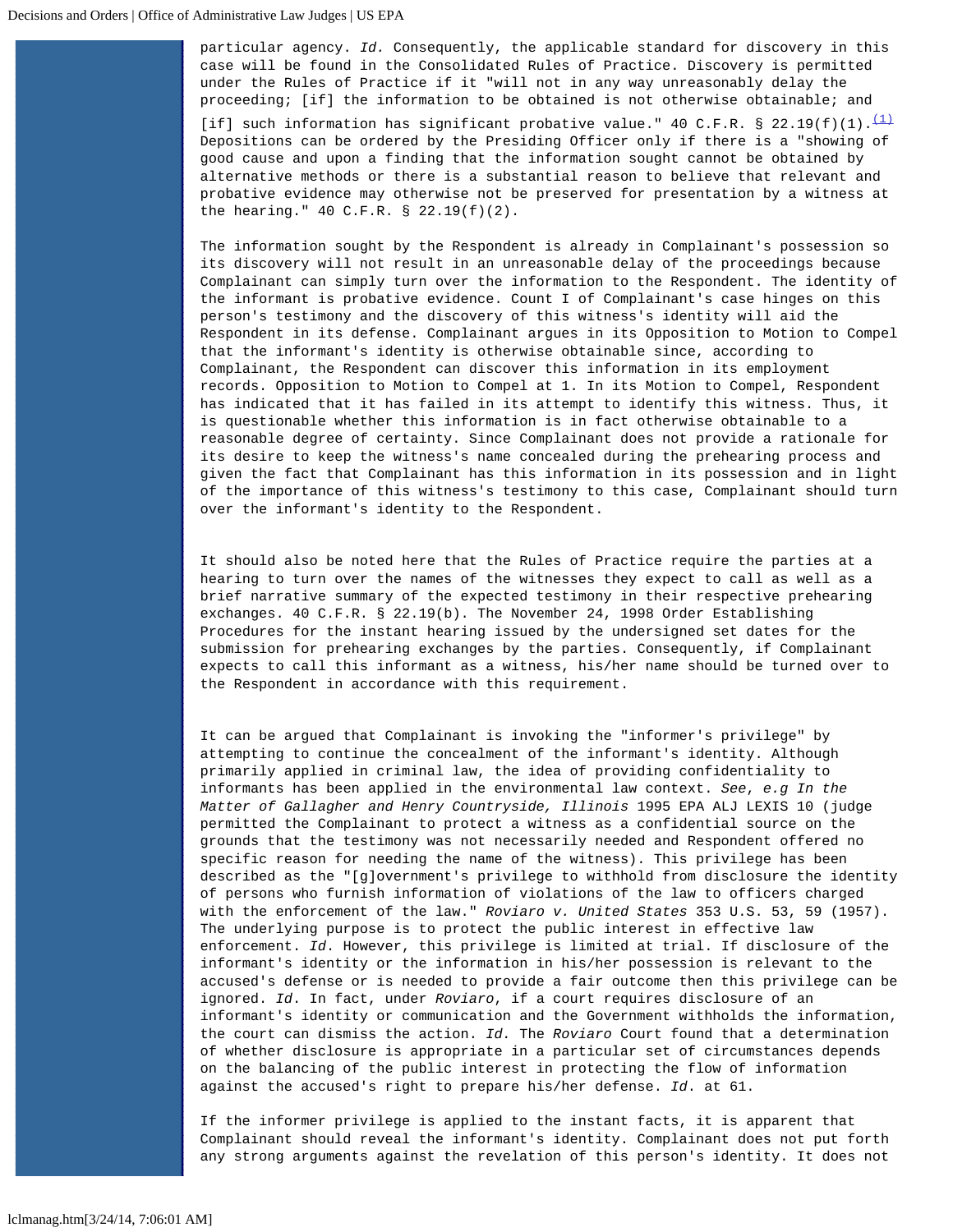argue any privacy or public interest reasons for the continued concealment and, other than asserting that Complainant has not justified its request under the Rules of Practice, the only argument set forth by Complainant is "EPA would like to keep this person's identity out of the record for as long as possible." Opposition to Motion to Compel at 1. The Respondent, on the other hand, has a strong interest in discovering the informant's identity before hearing since this person is a witness to one of the alleged violations of the Clean Air Act. On balance, it is apparent that under these circumstances, Respondent's interest in preparing its defense should take precedence over Complainant's attempt to protect the informant's identity.

Since the unidentified witness in this case, according to Complainant, will testify at the hearing, the argument that this information should remain concealed from the Respondent cannot stand in light of the fact that parties in administrative proceedings "are entitled to appropriate discovery in time to reasonably and adequately prepare themselves, and their defenses before facing the charges in the administrative trial." *Standard Oil* at 1275. If Complainant is permitted to continue the concealment of the informant's identity, the ability of the Respondent to adequately prepare for the hearing will be impinged because this informant is a potential witness who is alleged to have information which is at the crux of this case. As a result, the informant's name should be turned over to the Respondent.

The question now arises as to whether Respondent should be permitted to depose the informant. A party who seeks discovery must submit a motion to the Court setting forth the "circumstances warranting the taking of the discovery, the nature of the information expected to be discovered; and the proposed time and place where it will be taken..." 40 C.F.R. § 22.19(f)(3). Respondent in the instant case has set out in its motion arguments in support of the taking of the discovery deposition. However, in light of the fact that Respondent does not know the informant's identity, it cannot be shown that the requirements for further discovery can be met. Further discovery can only be obtained if the Presiding Officer finds "that such discovery will not in any way unreasonably delay the proceeding; that the information to be obtained is not otherwise obtainable; and that such information has significant probative value." 40 C.F.R. § 22.19(f)(1). In addition, Respondent must also satisfy section 22.19 (f)(2) of the Rules of Practice which only permits depositions upon oral questions if it can be shown that "the information sought cannot be obtained by alternative methods" or that "there is substantial reason to believe that relevant and probative evidence may otherwise not be preserved for presentation by a witness at hearing."  $40 \text{ C.F.R. }$  \$  $22.19(f)(2)$ . Thus, the question of whether a deposition is warranted cannot be answered until the informant's identity is determined and it can be ascertained whether further discovery is permissible under the Rules of Practice.

## **CONCLUSION**

Given the requirements of the Rules of Practice and the due process concern for fundamental fairness, the identity of the informant in this case shall be made available to Respondent on or before **April 16, 1999**. The question of whether this person should be deposed can only be determined after his/her identity is revealed and it can be ascertained whether a deposition can be permitted as required under the Rules of Practice. Thus, Respondent's Motion to Compel Informant's Identification is granted and its Motion for Deposition Upon Oral Questions is denied without prejudice.

Any motions by the parties for further discovery, accelerated decision, or other matters shall be filed on or before **April 30, 1999**. Following resolution of these motions (if any), this matter will be set for hearing.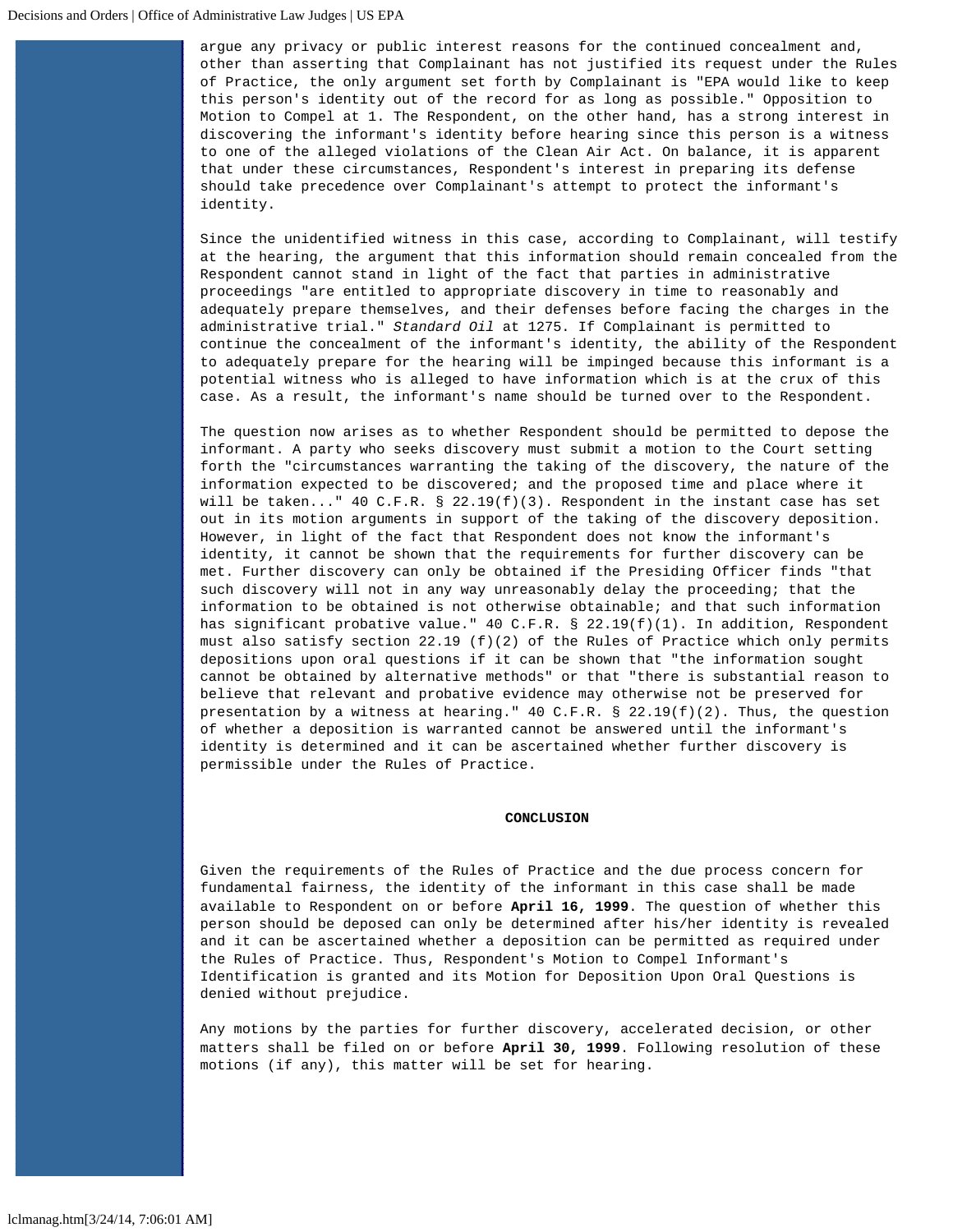\_\_\_\_\_\_\_\_\_\_\_\_\_\_\_\_\_\_\_\_\_\_\_ Charles E. Bullock Administrative Law Judge

Dated: April 6, 1999 Washington, D.C.

<span id="page-4-0"></span>1. Probative evidence is evidence which affects the probability that a fact is as a party claims it to be. *In the Matter of Chataqua Hardware Corporation* 3 E.A.D. 616, 622 (1991).

**IN THE MATTER OF LCL MANAGEMENT LLC, formerly known as LCL MANAGEMENT**, Respondent

Docket No. CAA-III-110

## **CERTIFICATE OF SERVICE**

I certify that the foregoing Order Granting Motion to Compel Informant's Identification and Denying Motion for Deposition Upon Oral Questions, dated April 6, 1999, was sent in the following manner to the addressees listed below:

| Original by Regular Mail to: Ms. Lydia A. Guy |                                                          |
|-----------------------------------------------|----------------------------------------------------------|
|                                               | Regional Hearing Clerk<br>U.S. Environmental             |
| Protection                                    |                                                          |
|                                               | Agency, Region III<br>1650 Arch Street                   |
|                                               | Philadelphia, PA 19103-                                  |
| 2029                                          |                                                          |
| Copies by Regular Mail to:                    |                                                          |
| Counsel for Complainant:                      | Charles McPhedran, Esquire<br>Assistant Regional Counsel |
|                                               | U.S. Environmental                                       |
| Protection                                    |                                                          |
|                                               | Agency, Region III                                       |
| (3RC11)                                       |                                                          |